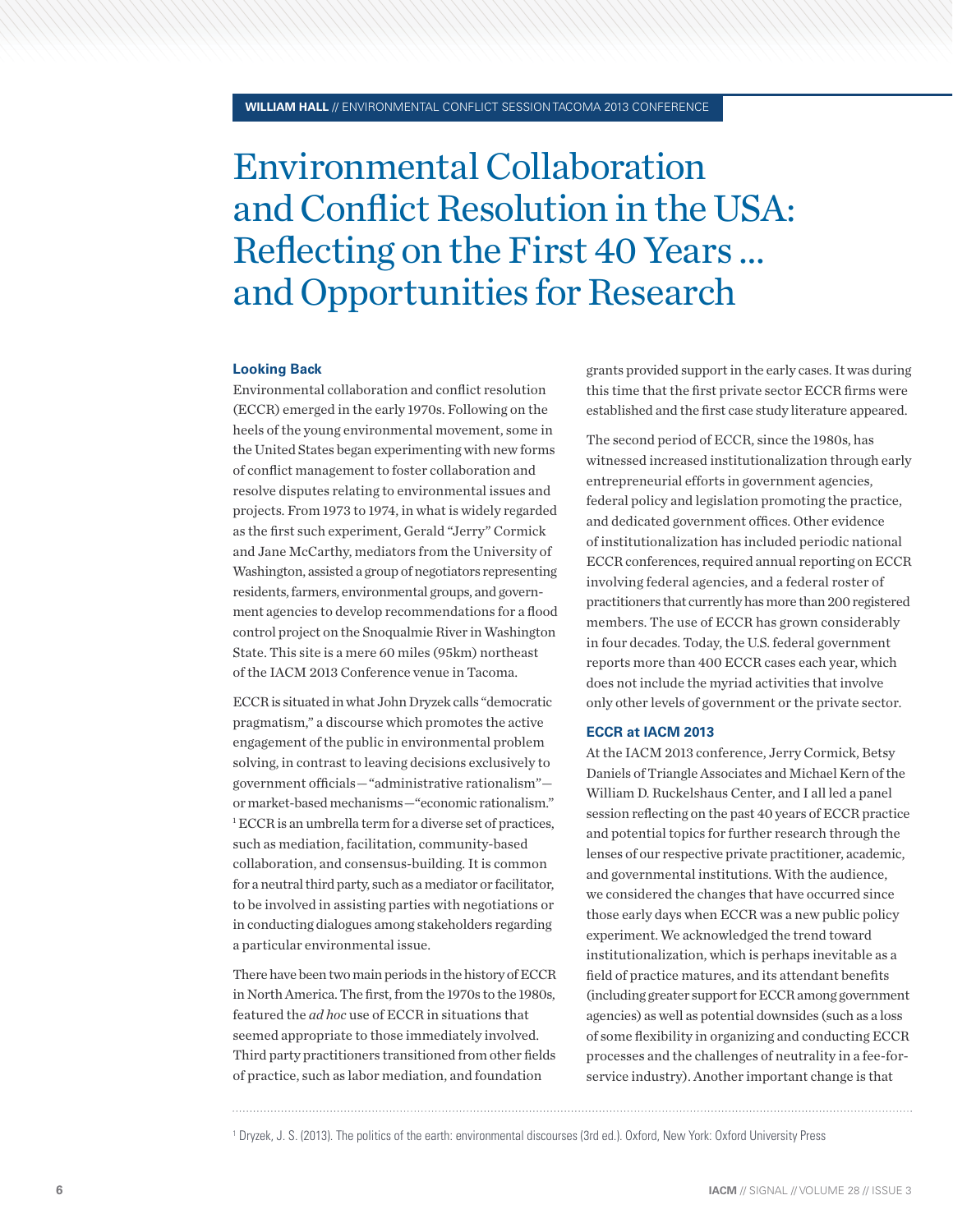

agreements now take much longer to reach, which perhaps parallels the extension of timeframes for environmental decision making generally. The length and detail of agreement documents have also grown considerably. Early agreements reached through ECCR tended to be only several pages long; now they can be hundreds of pages long due to legal language and terms.

The practice of ECCR itself is also different. There is an increasing trend away from an exclusive focus on formal mediation and dispute resolution toward "upstream," facilitated forms of collaborative governance, stakeholder groups, and public involvement. All of these "upstream" efforts engage interests at an earlier phase of their relationship, hopefully before perspectives on a given issue becomes rigid, and inform public decisions as they are being developed. The practitioner community is also now much more concerned with how ECCR is conducted. This interest extends to greater analysis and evaluation of the process and training intended to inculcate key skills.

Another important change to ECCR practice is funding. Two decades ago, many cases were supported by a single source, often a foundation, with limited interest in the substantive outcome. Today, ECCR practice has become a fee-for-service enterprise; it is common for government agencies and other parties to hire ECCR practitioners as they would any other contractor. This sometimes raises questions about the ability of mediators and facilitators to act independently from their sponsors, though most practitioners assiduously protect their reputation for impartiality.

The panelists' presentations highlighted features that our particular ECCR institutions — private sector, academic, and government — have in common. All of our organizations provide a range of ECCR services, directly or indirectly, including such activities as conflict coaching, situation assessments, mediation, facilitation, and training.

Betsy Daniels described Triangle Associates' history as the first for-profit ECCR firm and explained the shift to "upstream" collaborative governance cases that are more common today than 40 years ago. She

also highlighted one of her company's recent cases involving tribal and federal water quality interests in Idaho. Betsy also spoke to the importance of designing a process to promote parties' openness and creativity. Michael Kern shared three ECCR cases sponsored by the Ruckelshaus Center in Washington State, described its project intake criteria, and noted the Center's focus on situations where there is something unique about academic involvement that makes a successful outcome more likely. Jerry Cormick's truly unique perspective on the early practice of ECCR, included how he transitioned from work on labor and race issues and served as a mediator on the Snoqualmie case and other cases in that era. I described the role of the U.S. Environmental Protection Agency's Conflict Prevention and Resolution Center in supporting ECCR, including our mission contract for third party practitioners and related services, and noted some of the benefits the agency gains from such processes. We agreed one important difference among the three types of organization is the degree to which neutral third parties operating from each would be perceived as sufficiently independent, impartial, and credible in a given situation.

## **Looking Forward**

Toward the end of the session, we devoted attention to opportunities for research related to ECCR. Despite 40 years of practice and thousands of cases, there is a general lack of research on ECCR. Methodologically, the literature is dominated by descriptive case studies, with many being decades old. There are also a handful of large-N studies, whose subjects are cases or parties involved in ECCR. Their focus tends to be on participant satisfaction with elements of the process, on the role of mediators and facilitators, and to some extent on outcomes, such as whether or not an agreement was reached.

A decade ago, Kirk Emerson, Tina Nabatachi, Rosemary O'Leary, and John Stephens noted several methodological challenges that may complicate research in this area. One is that many of those researching ECCR are themselves third party practitioners, leading to potential bias in their studies. A second issue is that ECCR cases are heterogeneous, making them difficult to categorize for analytical purposes. In some instances it can be